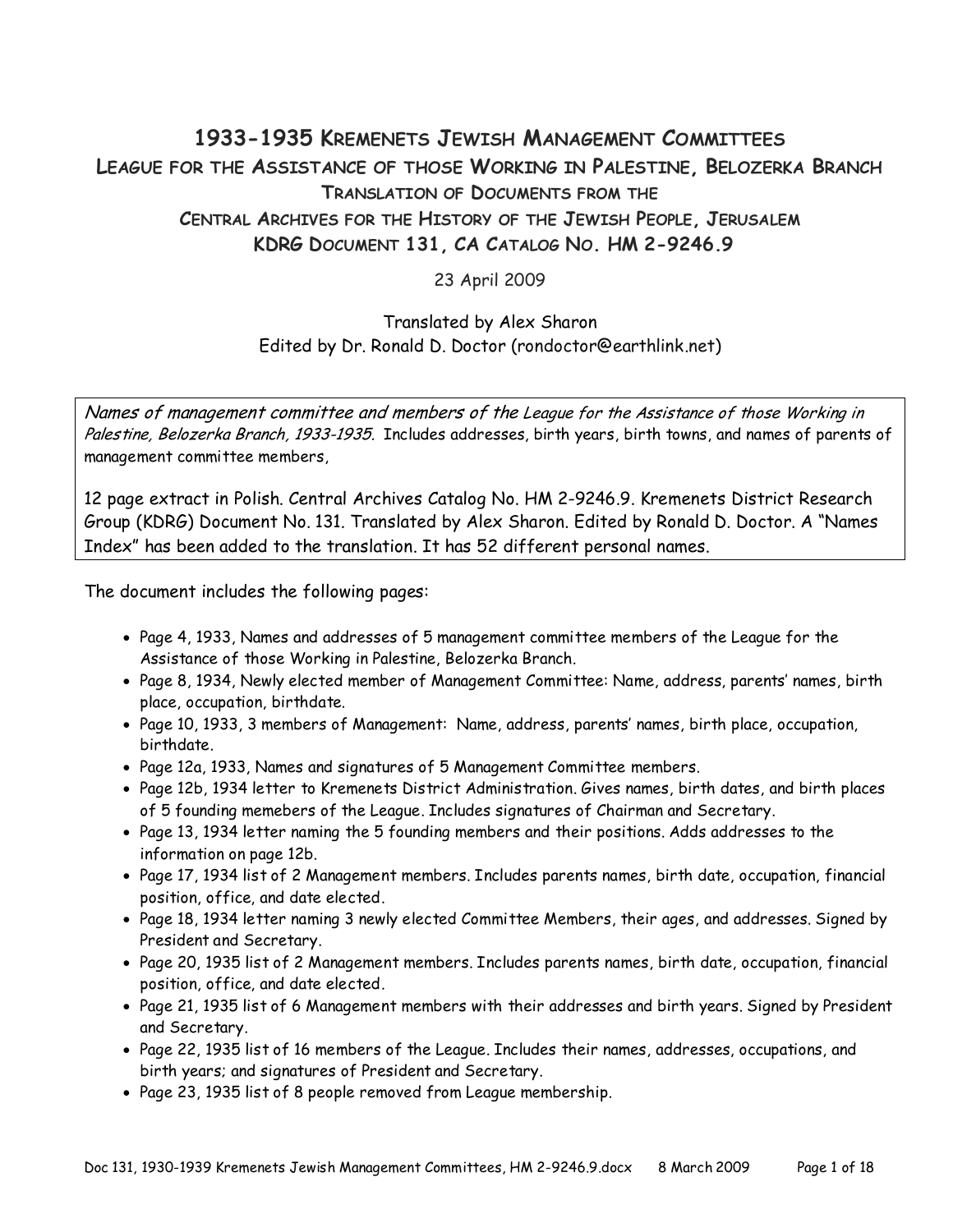All pages have been translated. Personal names and town names have been extracted and appear in a new "Personal Names Index" at the end of this document.

Throughout this translation, wherever names are given, the name in parentheses is the original Polish. The English transliteration precedes the Polish.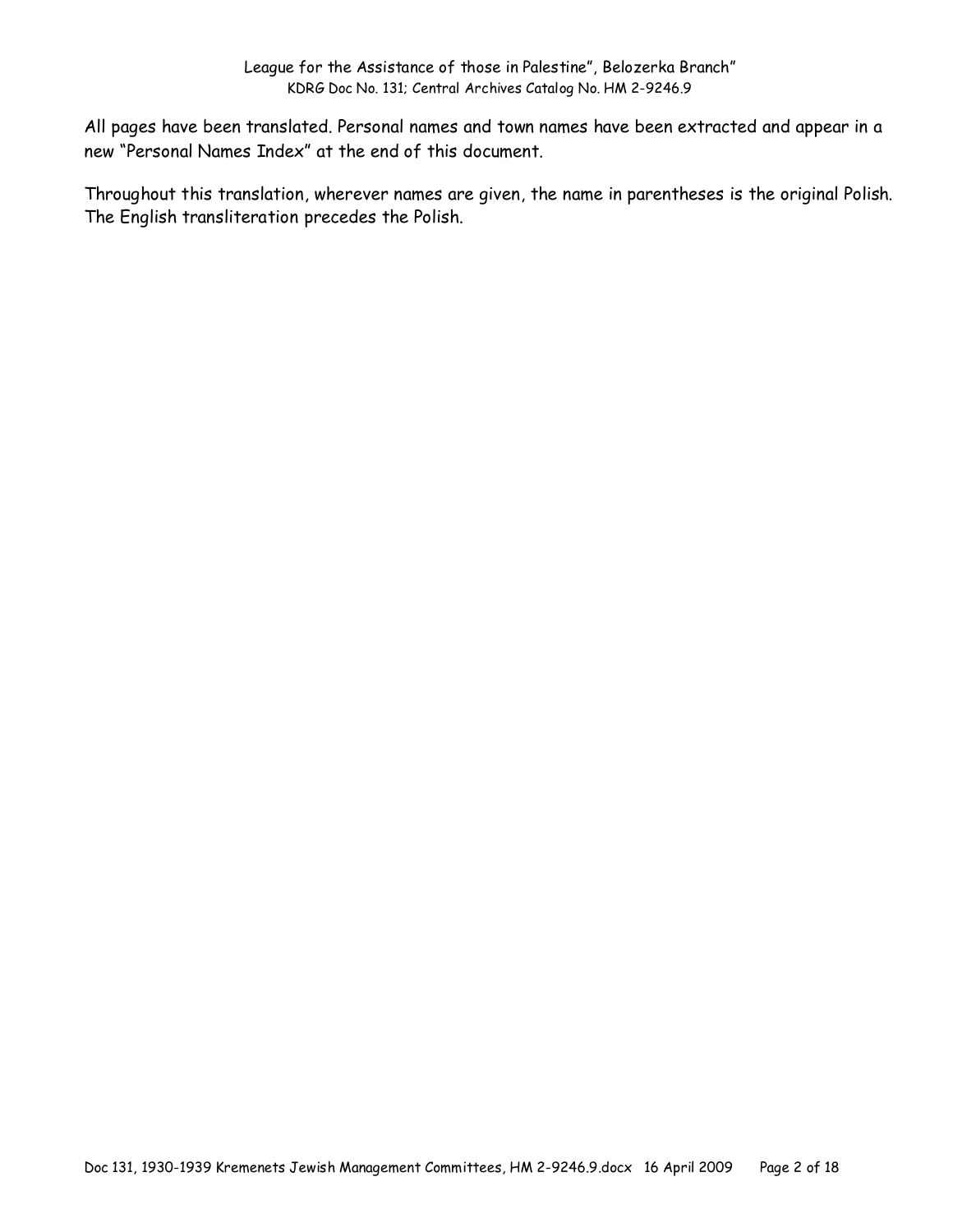[p 4]

# LIST

### Members and addresses of the Management of the "League for the Assistance of those Working in Palestine" Belozerka (Bialozorka) Branch

#### [1933]

| No | Surname    | Name            | Locality  | Street    | House No |
|----|------------|-----------------|-----------|-----------|----------|
|    | Gitel      | Ozer (Ojzer)    | Belozerka | 3 Maja    | 20       |
| 2  | Polishuk   | Leyzer Shlome   | Belozerka | Koscielna | 20       |
|    | (Poliszuk) | (Lejzer Szloma) |           |           |          |
| 3  | Lande      | Yosef (Jos)     | Belozerka | 3 Maja    | 22       |
|    | Kotlar     | Shmuel (Szmul)  | Belozerka | Wiejska   | 15       |
| 5  | Segal      | Efraim (Froim)  | Belozerka | 3 Maja    | 15       |

#### **Translator's Note**

This undated document is related to pages 12a1 and 12a2 where five Jewish residents of Belozerka applied on 17 December 1933 to the Kremenets Administration Head for registration of the "League for Assistance of Working in Palestine" and for the permission to hold their first meeting on 23 December 1933. Names of the five founding members appear on the letter to the Administration Head and are tabulated with their addresses on page 4.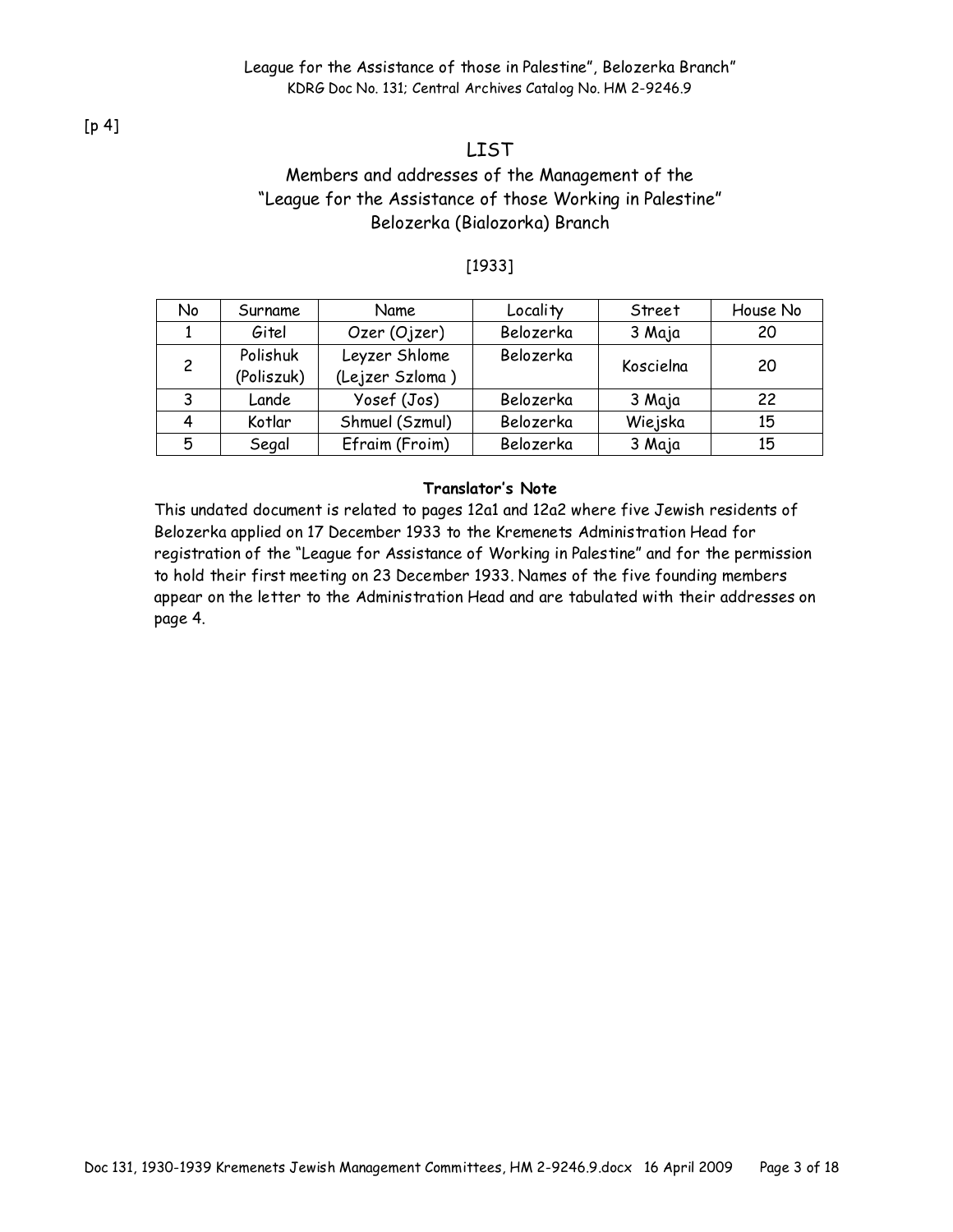| References<br>Police<br>and date<br>Function<br>Financial<br>Position<br><b>Pecupation</b> | principles are<br>faultless.<br>Not politically<br>suspicious<br>Moral<br>3 Oct 1934<br><b>Chairman</b><br>from<br>No property<br>Tailor |  |  |
|--------------------------------------------------------------------------------------------|------------------------------------------------------------------------------------------------------------------------------------------|--|--|
| Affiliation<br>Party                                                                       | Zionist                                                                                                                                  |  |  |
| Address                                                                                    | Belozerka                                                                                                                                |  |  |
| Birth Date<br>& Place                                                                      | 3elozerka<br>23 January<br>1909 in                                                                                                       |  |  |
| Parents<br><b>James</b>                                                                    | Leyb &<br>Babtse<br>Lejba &<br>Babcia)                                                                                                   |  |  |
| Surname &<br>Name                                                                          | shmuel Kolar<br>Szmul Kollar)                                                                                                            |  |  |
| ž                                                                                          |                                                                                                                                          |  |  |

LIST<br>Newly elected member of the Management of the "League for the Assistance of those Working in Palestine", Belozerka Branch Newly elected member of the Management of the "League for the Assistance of those Working in Palestine", Belozerka Branch

**ITTERSON KYY Comma** 

 Stamp of Police Precinct and signature Jan Zdobylak Stamp of Police Precinct and signature Jan Zdobylak

# **Translator's note:**  Translator's note:

It appears that Surname "Kollar" should read "Kotlar" as Szmul Kotlar, son of Lejba born in 1909 resident of 15 Wiejska It appears that Surname "Kollar" should read "Kotlar" as Szmul Kotlar, son of Lejba born in 1909 resident of 15 Wiejska Street is shown on the other documents. Street is shown on the other documents.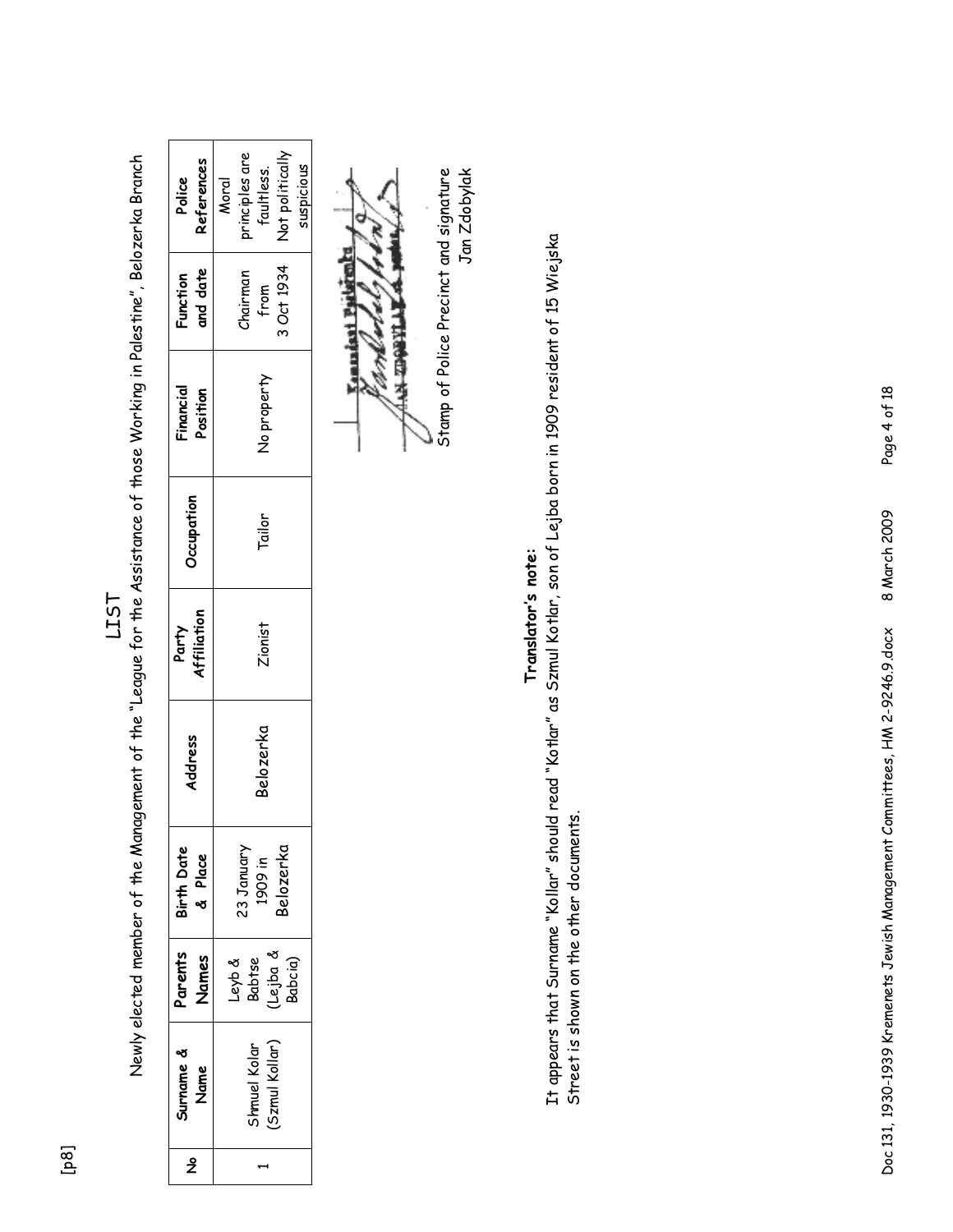League for the Assistance of those in Palestine", Belozerka Branch" League for the Assistance of those in Palestine", Belozerka Branch" KDRG Doc No. 131; Central Archives Catalog No. HM 2-9246.9 KDRG Doc No. 131; Central Archives Catalog No. HM 2-9246.9

[p 10]

List of the Management of the "League for the Assistance of those Working in Palestine", Belozerka Branch List of the Management of the "League for the Assistance of those Working in Palestine", Belozerka Branch

| Police References              | Sympathizes with Poalej<br>No criminal Records<br>Zion  | Sympathizes with Poalej<br>No criminal Records<br>Zion | Sympathizes with Poalej<br>No criminal Records<br>Zion |
|--------------------------------|---------------------------------------------------------|--------------------------------------------------------|--------------------------------------------------------|
| & starting<br>Function<br>date | 29 Dec 1933<br>Chairman                                 | 29 Dec 1933<br>Secretary                               | 29 Dec 1933<br>Treasurer                               |
| Education                      | Illiterate                                              | General school<br>Four grades                          | General school<br>Five grades                          |
| Financial<br>Position          | House<br>Owns                                           | No data                                                | No data                                                |
| Occupation                     | Harness<br>Maker                                        | Merchant                                               | Hat maker                                              |
| Religion                       | Jewish                                                  | Jewish                                                 | Jewish                                                 |
| Birth Date                     | 10 Aug 1884                                             | 15 Dec 1904                                            | 20 Sep 1903                                            |
| Parents Names                  | Moszko & Mijna<br>Moshe & Mine                          | Mordekhay & Sore<br>(Mordko & Sura)                    | (Moszko & Sura)<br>Moshe & Sore                        |
| Surname &<br>Name              | Lejzer Szloma<br>Leyzer Shlome<br>Poliszuk)<br>Polishuk | (Froim Segal)<br>Efraim Segal                          | (Ojzer Gitel)<br>Ozer Gitel                            |
| ž                              |                                                         | N                                                      | ო                                                      |

trudortsplatsins

# **Translator's note:**  Translator's note:

- The signature is illegible. 1. The signature is illegible.
- There is no such thing as an "illiterate" Jew since every Jewish child has received as a minimum a Cheder education. 2. There is no such thing as an "illiterate" Jew since every Jewish child has received as a minimum a Cheder education.  $\overrightarrow{a}$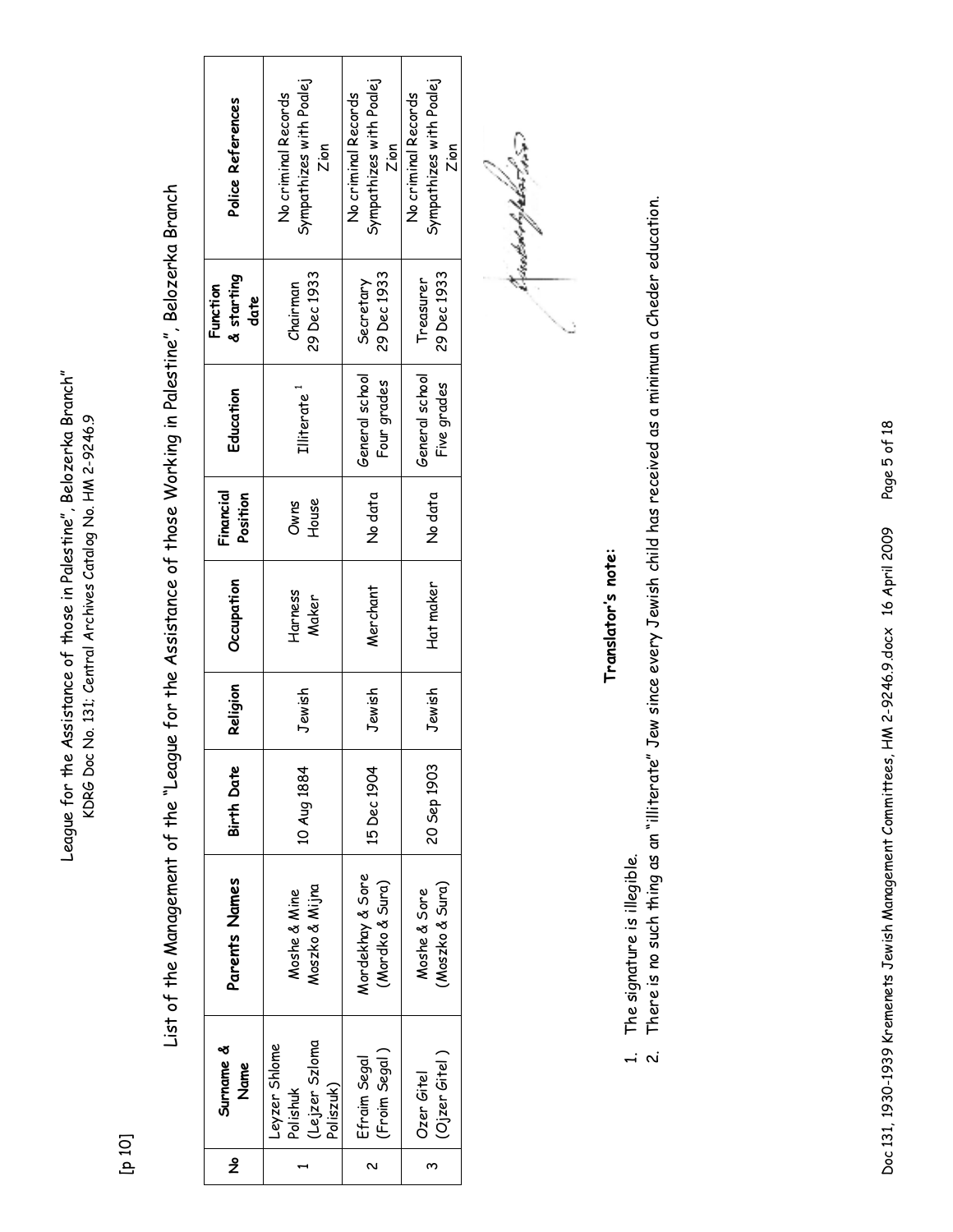[p12a1 - p12a2]

To Head of Administration in Kremenets

League for the Assistance of those in Palestine branch in Belozerka, Kremenets District

#### Application

[Text here has not been translated]

podpisy: 1.028902 domestic

- 1. Ozer Gitel (Oizer Gitel)
- 2. Leyzer Shlome Polishuk (Lejzor Szloma Poliszuk)
- 3. Yosef Kanga (Kanga, Ios)
- 4. Shmuel Kotlar (Kotlar, Szmul)
- 5. Efraim Segal (Froim, Segal)

17 December 1933

#### **Translation Editor's Note**

- 1. Page 12 has not been translated. Only the names that are on the page are included here.
- 2. The Application requests permission to hold the first meeting on December 23, 1933.
- 3. The application, page 12a, is dated 17 December 1933.
- 4. The first name in the list (Oizer Gitel) is written in a combination of Polish and Russian.
- 5. The  $3^{rd}$  and  $4^{th}$  names begin with the surname followed by the given name.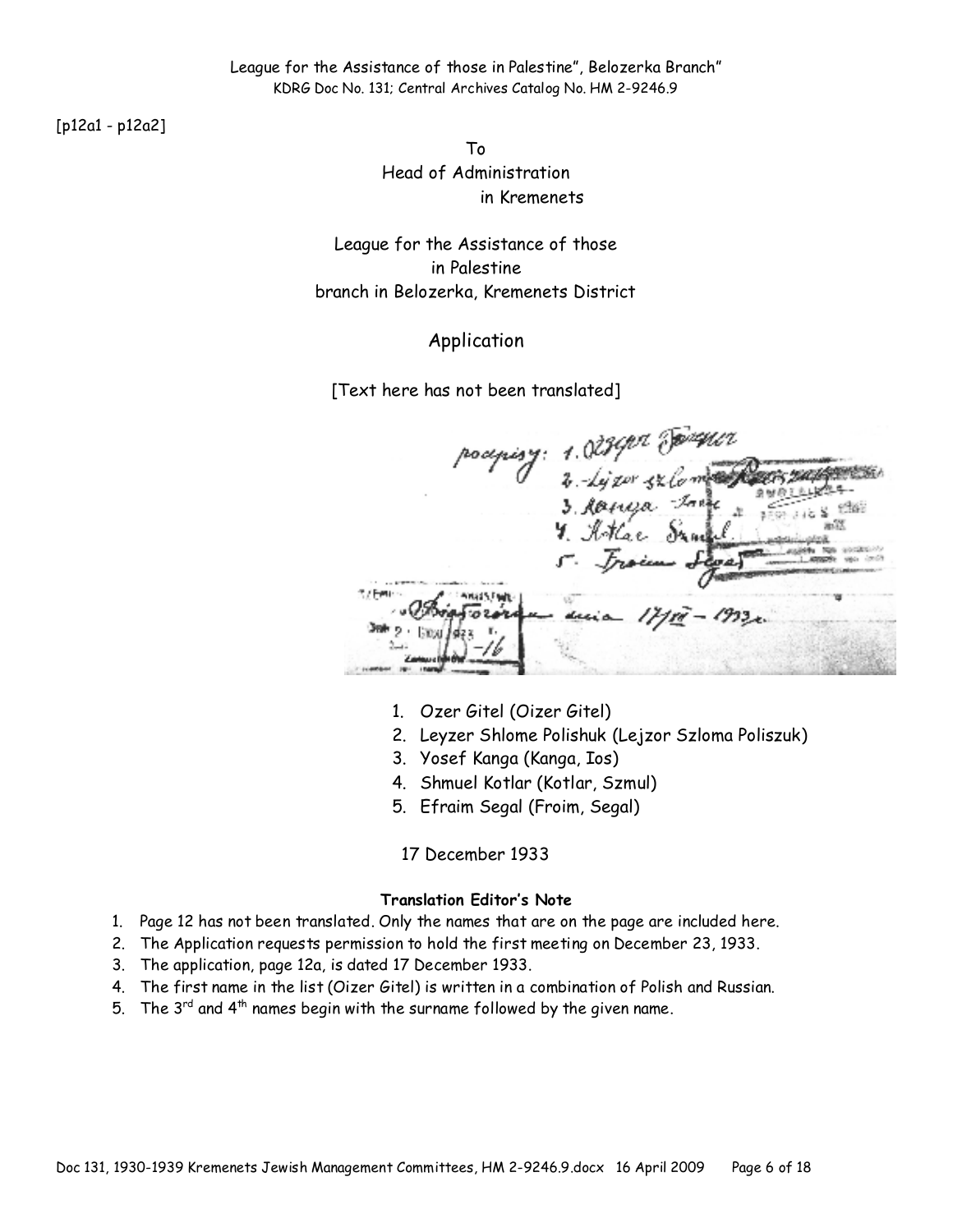[p12b1-p12b2]

To Head of District Administration in Kremenets

> League for the Assistance of those in Palestine branch in Belozerka, Volin 12 March 1934

#### Announcement

#### **Translator's Note**

[This is a letter to the Kremenets District Administration Head to inform him that during a meeting at the Zajdl Zajman location on March 10, 1934, new Management was elected. The page of text here has not been translated completely. Names and addresses of the five founding members appear in the Table on page 4.]

- 1. Chairman: Shmuel Kotlar (Szmul Kotlar), son of Leyb (Lejba), born in Belozerka on 23 January 1909.
- 2. Secretary: Efraim Segal (Froim Segal), son of Moshe (Moszko), born in Belozerka on 5 February 1904.
- 3. Treasurer: Ozer Gitel (Ojzer Gitel), son of Moshe (Moszko), born in Vyshgorodok (Wyszogrodek) on 22 September 1903.
- 4. Audit Committee member: Avraham Tsveyer (Abram Cwejer), son of Ben-Tsion (Ben-Cion), born in Mezherichi -Kozetski ( Miedzyrzec- Kozecki), district Rivne (Rowne) on 30 November 1904.
- 5. Audit Committee member: Shmuel Shklar (Szmul Szklar), son of Yechiel Yakov (Jahiel-Jankiel), born in Belozerka on 20 November 1906.

Preces Roller Samul.

Signed by:

Chairman: Kotlar Szmuel and Secretary: Froim Segal

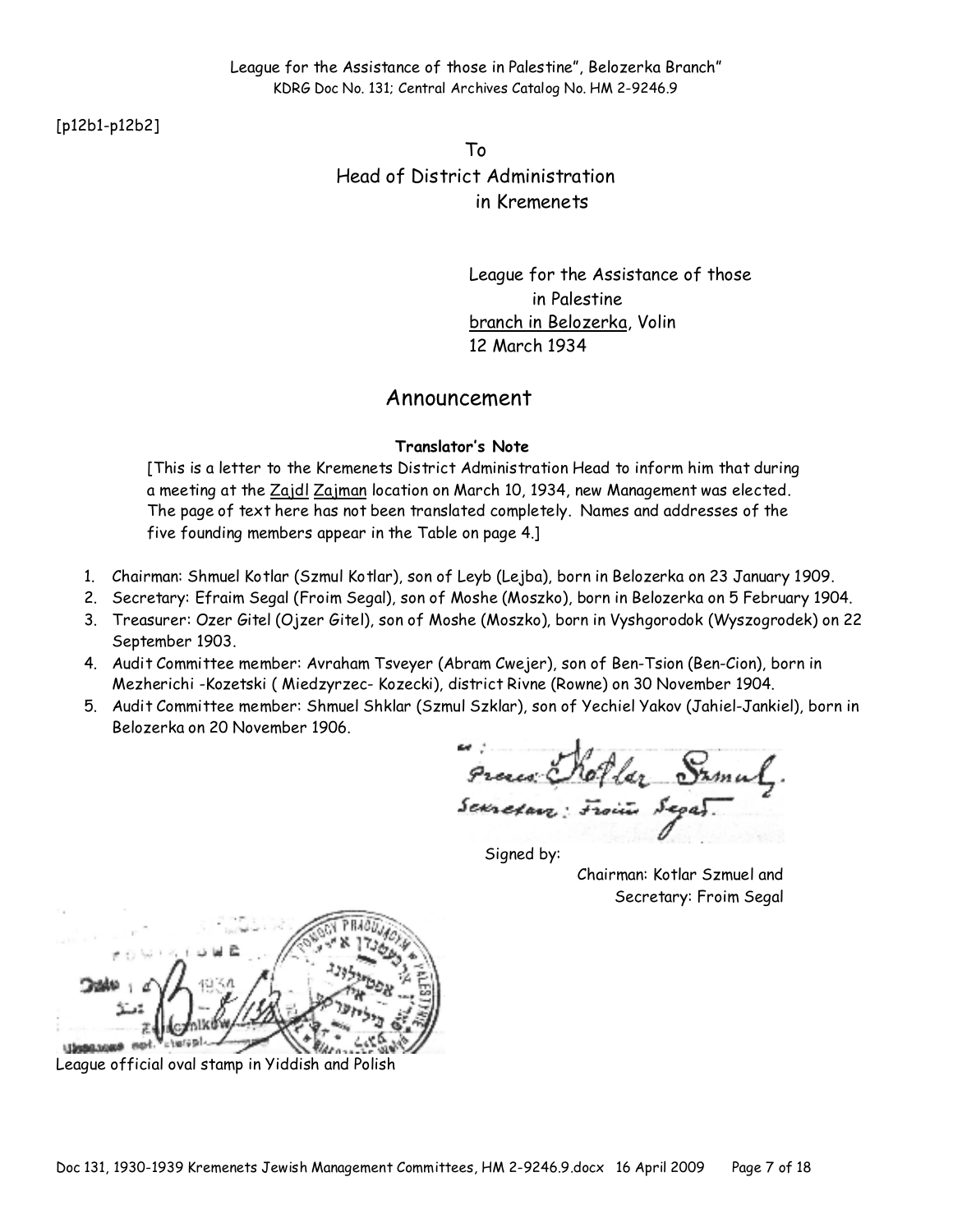#### [p13a and p13b]

Starona Poviato renicci  $NU$ adon

TO Head District Administration in Kremenets

League for the Assistance of those in Palestine", Bialozorka Branch" 26 March 1934

#### Announcement

#### **Translator's Note**

This letter follows an earlier letter on the same subject (election of the League's Management on March 10, 1934) which is shown in pages 12b1 and 12b2. It is supplemented by adding to the Management members their respective street addresses as follows. The introductory paragraph of text has not been translated.

- 1. Chairman: Shmuel Kotlar (Szmul Kotlar), son of Leyb (Lejba), born in Belozerka on 26 January 1909, Wiejska Street 15.
- 2. Secretary: Efraim Segal (Froim Segal), son of Moshe (Moszko), born in Belozerka on 5 February 1904, 3 Maja Street 15.
- 3. Treasurer: Ozer Gitel (Ojzer Gitel), son of Moshe (Moszko), born in Vyshgorodok (Wyszogrodek) on 22 September 1903, 3 Maja Street 20.
- 1. Audit Committee member: Avraham Tsveyer (Abram Cwejer), son of Ben-Tsion (Ben-Cion), born in Mezherichi -Kozetski (Miedzyrzec- Kozecki), district Rivne (Rowne) on 30 December 1904- 3 Maja Street 9.
- 2. Audit Committee member: Shmuel Shklar (Szmul Szklar), son of Yechiel Yakov (Jahiel-Jankiel), born in Belozerka on 21 November1906- Wiejska Street 16.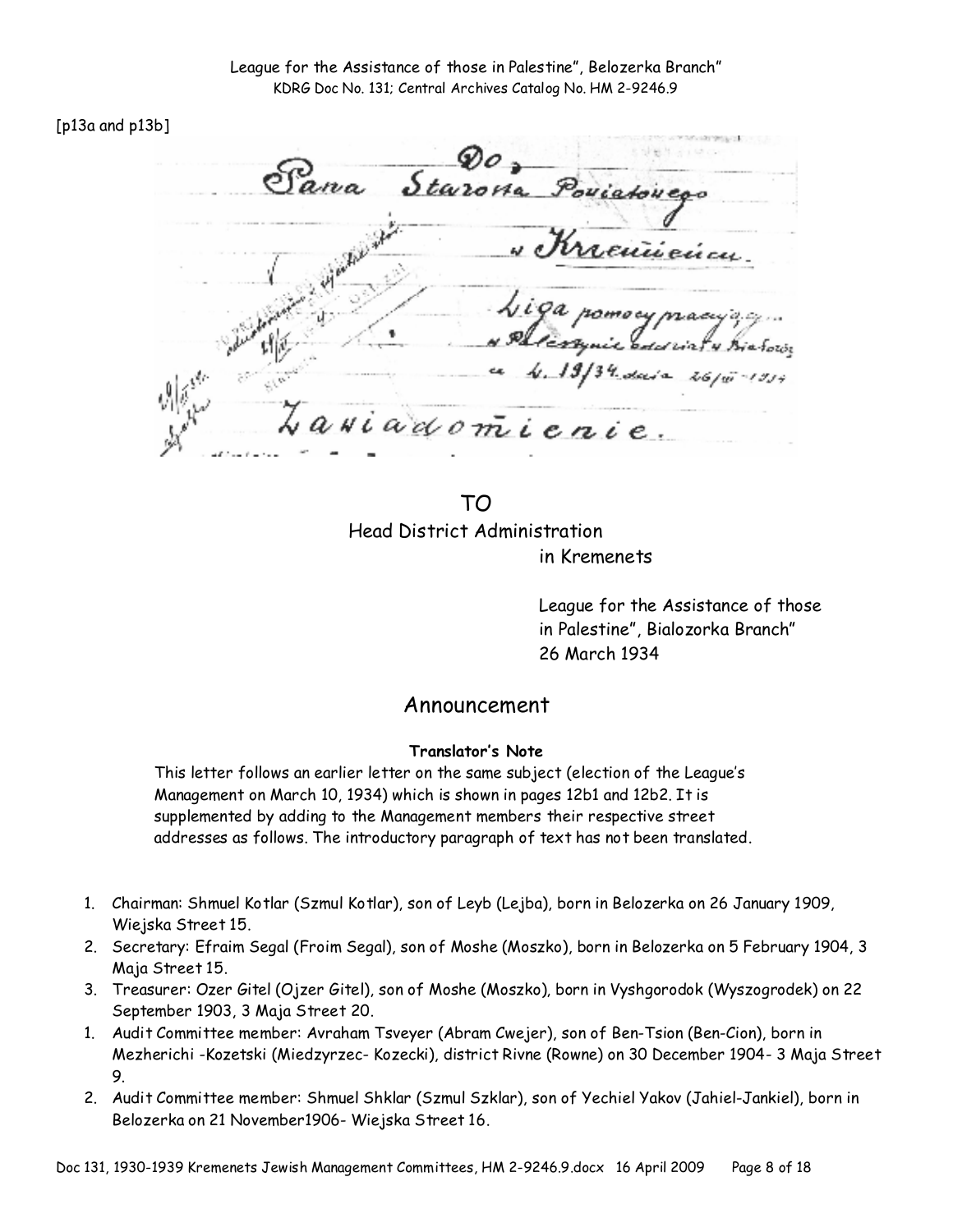In addition, the number of League members is quoted as: 20

Press: suresan: F

League official oval stamp in Yiddish and Polish

Signed by Chairman: Shmuel Kotlar (Szmuel Kotlar) Secretary: Efraim Segal (Froim Segal)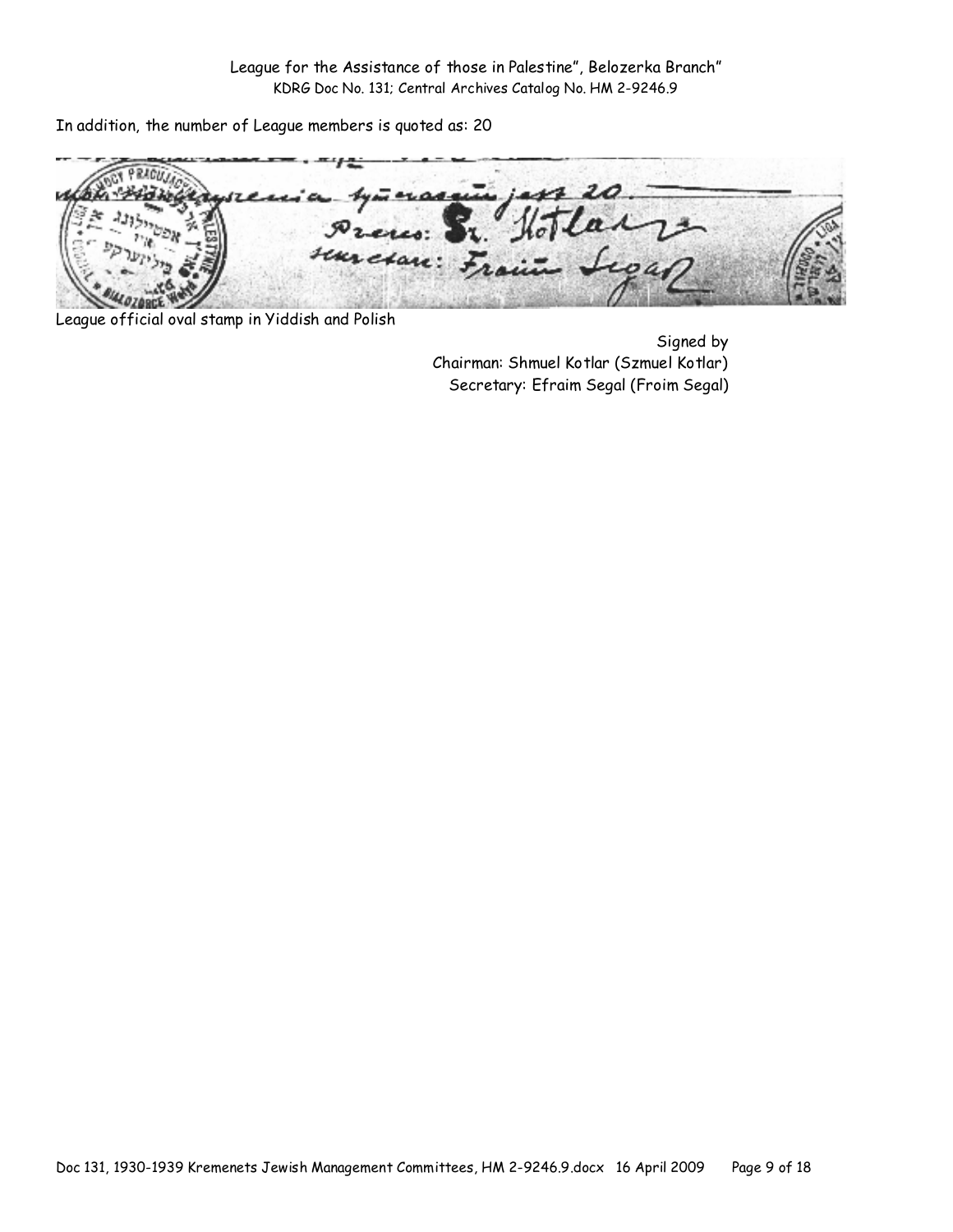League for the Assistance of those in Palestine", Belozerka Branch" League for the Assistance of those in Palestine", Belozerka Branch" KDRG Doc No. 131; Central Archives Catalog No. HM 2-9246.9 KDRG Doc No. 131; Central Archives Catalog No. HM 2-9246.9

[p17]

# League for the Assistance of those in Palestine League for the Assistance of those in Palestine List of the Management of the List of the Management of the Bialozorka Branch Bialozorka Branch

| ž | Surname &<br>Name                                       | Parents<br>Names                                      | <b>Birth Date</b>     | <b>Decupation</b> | Financial<br>Position | Function  | Elected<br>date   | Police References                                      | Notes                  |  |
|---|---------------------------------------------------------|-------------------------------------------------------|-----------------------|-------------------|-----------------------|-----------|-------------------|--------------------------------------------------------|------------------------|--|
|   | Leyzer Shlome<br>(Luzer-Szloma<br>Polishuk<br>Poliszuk) | Yisrael Moshe &<br>(Srul-Moszko<br>& Melma)<br>Melma  | <b>Ant</b> ot<br>1884 | Harness<br>Maker  | Owns House            | Chairman  | 20 August<br>1934 | No criminal Records<br>Sympathizes with<br>Poalej Zion | Elected second<br>time |  |
| 2 | (Fejga Poliszuk)<br>Feyga Polishuk                      | Leyzer Shlome<br>(Luzer-Szloma<br>å Sirka<br>& Sirka) | 12 March<br>1912      | At home           | $\frac{a}{a}$         | Treasurer | 20 August<br>1934 | No criminal Records<br>Sympathizes with<br>Poalej Zion |                        |  |
|   |                                                         |                                                       |                       |                   |                       |           |                   |                                                        |                        |  |

Belozerka, 25 August 1934 Belozerka, 25 August 1934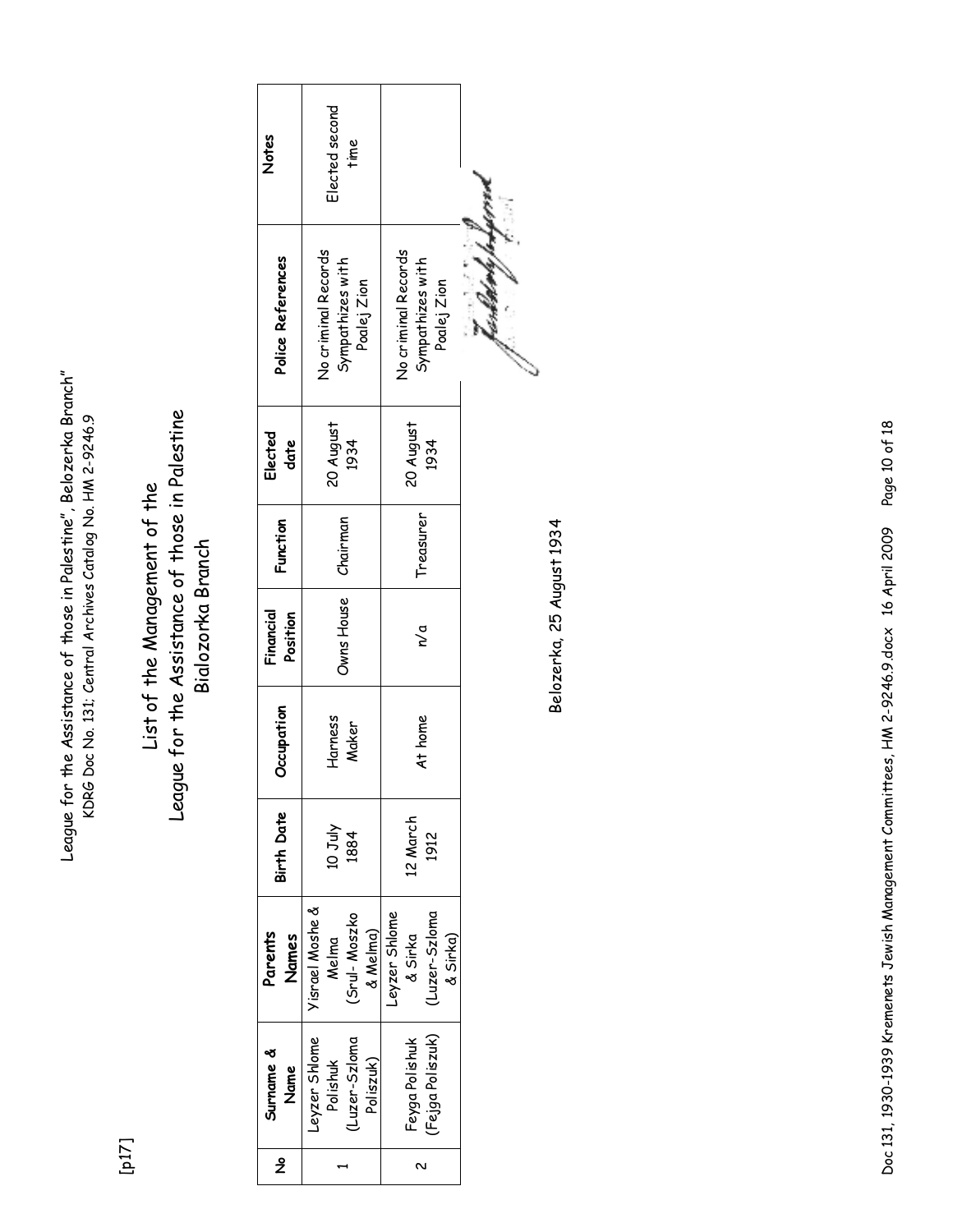[p18]

TO

Head District Administration

in Kremenets

League for the Assistance of those in Palestine, Bialozorka Branch" 22 August 1934

### Announcement

#### **Translator's Note**

This letter to the Kremenets Administration Head informs him that at 8 pm on August 20, 1934, in the B. Rozentsvayg (B. Rozencwajg) location, 18 Wiejska Street a general meeting of the League took place.

The following people were elected to the League Management Committee:

- 1. Leyzer Shlome Polishuk (Luzor- Szloma Poliszuk), age 50, in Belozerka, Koscielna Street 20
- 2. Secretary: Efraim Segal (Froim Segal), age 29, in Belozerka, 3-00 Maja Street 15
- 3. Treasurer: Feyga Polishuk (Fejgi Poliszuk), age 22, Belozerka, Koscielna Street 20

At the end of this letter, the undersigned ask for permission to invite people to their meetings who do not belong to any other organizations.

2 považaniem.<br>25. Lupa - selomo Pelis

League official oval stamp in Yiddish and Polish

Signed by Chairman: Shmuel Kotlar (Szmuel Kotlar) Secretary: Efraim Segal (Froim Segal)

#### **Translator's notes:**

- 1. Feyga Polishuk (Fejga Poliszuk) is a daughter of Leyzer and Girka Polishuk (Luzor and Girka Poliszuk)
- 2. Refer also to page 17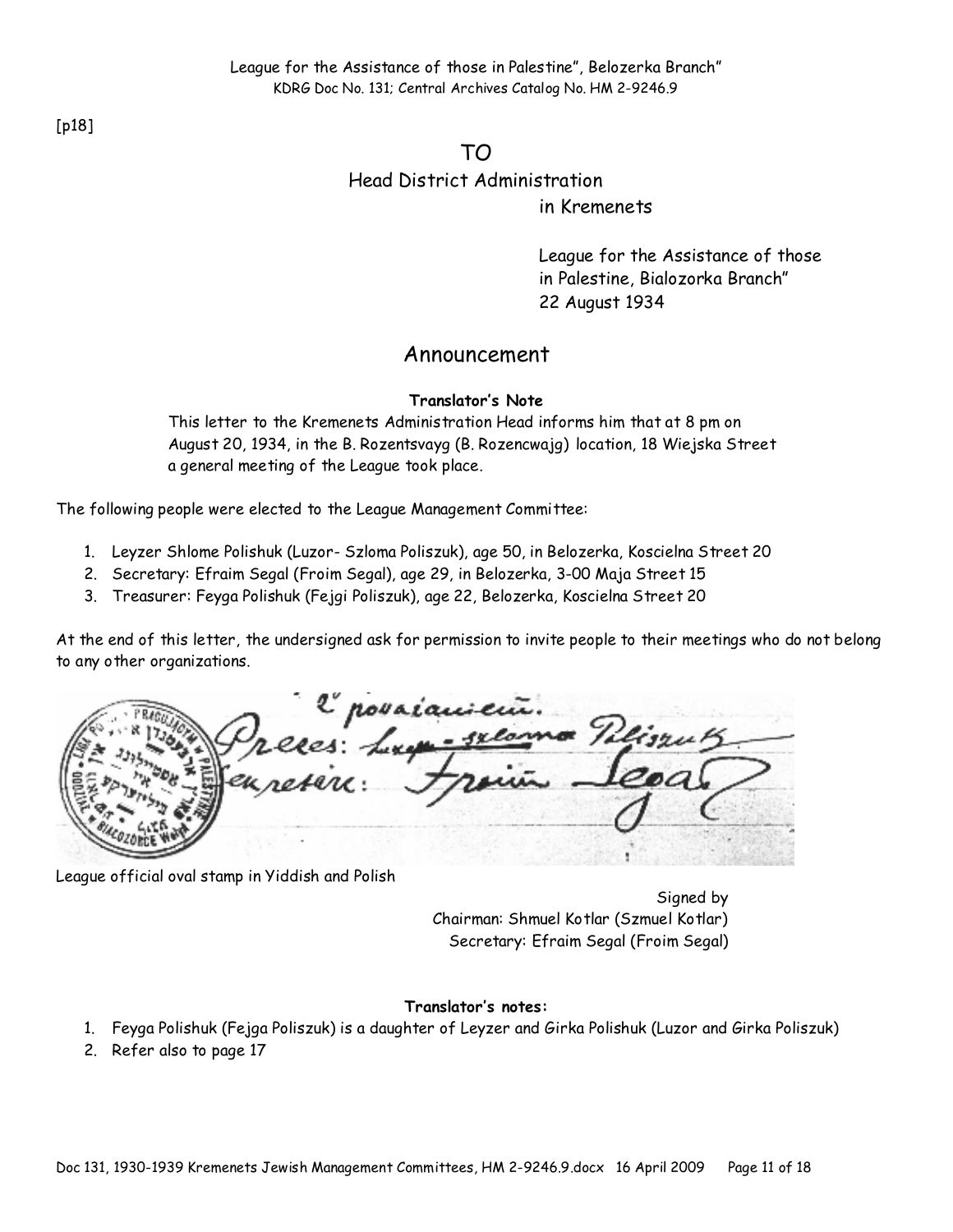League for the Assistance of those in Palestine", Belozerka Branch" League for the Assistance of those in Palestine", Belozerka Branch" KDRG Doc No. 131; Central Archives Catalog No. HM 2-9246.9 KDRG Doc No. 131; Central Archives Catalog No. HM 2-9246.9

[p20]

List of the

Management of the League for the Assistance of those in Palestine, Belozerka Branch Management of the League for the Assistance of those in Palestine, Belozerka Branch

| Surname &<br>Name                    | Parents<br>Names                              | Birth Date &<br>Place | ss.<br>Addr. | Affiliation<br>Party | Occupation | Financial<br>Position        | and date<br>Function | Elected<br>Date | References<br>Police                                            |
|--------------------------------------|-----------------------------------------------|-----------------------|--------------|----------------------|------------|------------------------------|----------------------|-----------------|-----------------------------------------------------------------|
| Aoshe Melamed<br>Melamed)<br>(Mojsze | Abraham<br>Avraham<br>& Etla)<br>& Etil       | yshgorodok<br>1909 in | Belozerka    | Zionist              | Nerchant   | Delicatessen<br>Owns<br>shop | chairman             | 4 May<br>1935   | Moral principals<br>raultless, not<br>suspicious<br>politically |
| Kollar Szmul)<br>shmuel Kolar        | Lejba &<br><b>Babtse</b><br>Leyb &<br>Babcia) | Belozerka<br>1909 in  | Belozerka    | Zionist              | Nerchant   | No property                  | Treasurer            | 4 May<br>1935   | Moral principals<br>faultless, not<br>suspicious<br>politically |

# **Translator's note:**  Translator's note:

It appears that Surname "Kollar" should read "Kotlar" as Shmuel Kotlar (Szmul Kotlar), son of Leyb (Lejb) born in It appears that Surname "Kollar" should read "Kotlar" as Shmuel Kotlar (Szmul Kotlar), son of Leyb (Lejb) born in 1909, resident of 15 Wiejska Street is shown on the other documents. 1909, resident of 15 Wiejska Street is shown on the other documents.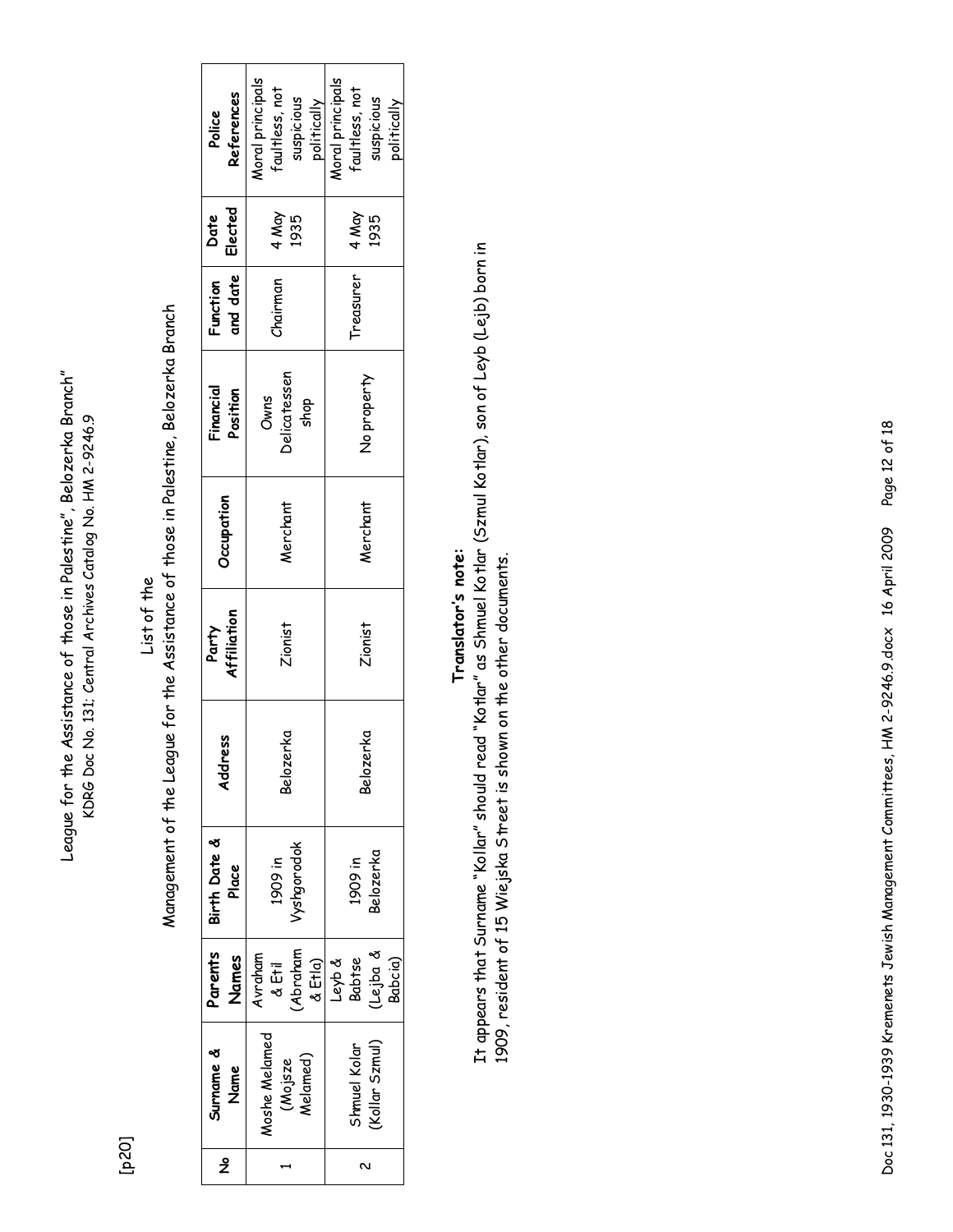League for the Assistance of those in Palestine", Belozerka Branch" 13 May 1935

TO

Head District Administration in Kremenets

### Announcement

#### **Translation Editor's Note**

The text on this page has not been translated. Names on the page are as follows:

Shmuel Rabin (Szmula Rabbin), Kostsielua Street 29.

Chairman, Moshe Melamed (Mojsze Melamed), Vyshgorodok, son of Avraham Yakov (Abram Jankiel), born 1909. Secretary, Efraim Segal (Froim Segal), son of Mordekhay (Mordka), Belozerka, born 1904.

Treasurer, Shmuel Kotlar (Szmul Kotlar), son of Leyb (Lejb), Belozerka, born 1909.

Auditing Committee, Elye Anshil Averbukh (Ela Anszel Awerbuch), son of Yechiel (Jechil), Belozerka, born 1911. Auditing Committee, Chana Gdanska (Chana Gdanska), daughter of Idel (Jdel), Belozerka, born 1909.

Prezes: Myni Milamed<br>Sevretan: France Segap

Signed by President, Mojsze Melamed Secretary, Froim Segal

|                      |  | KRZEMIENIECKIE |  |  |
|----------------------|--|----------------|--|--|
| STAROSTVIO LOWIATOWE |  |                |  |  |
|                      |  |                |  |  |
| $13 - 8$             |  | e -1. Zi.      |  |  |

Doc 131, 1930-1939 Kremenets Jewish Management Committees, HM 2-9246.9.docx 16 April 2009 Page 13 of 18

[p21]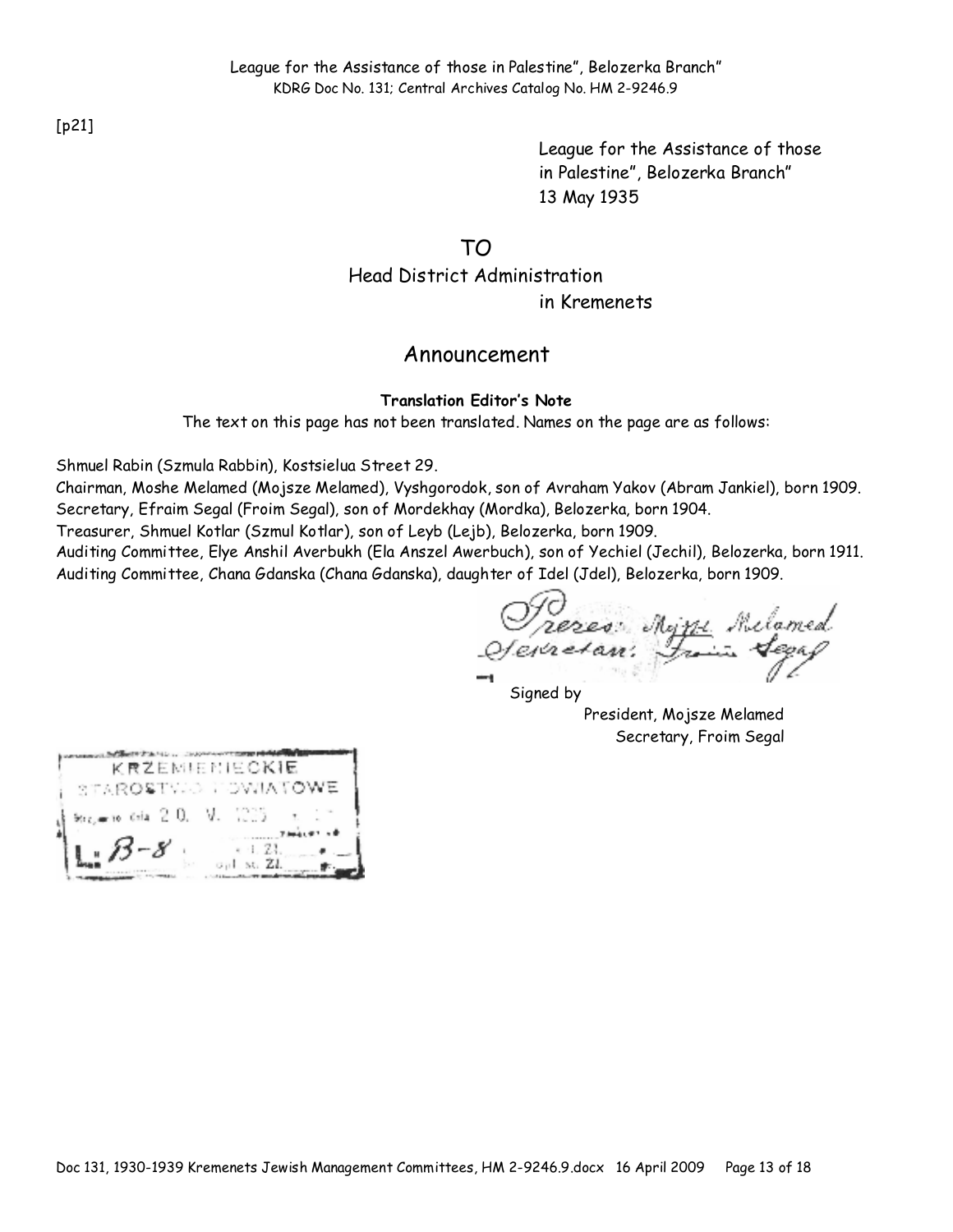[p22]

#### **Translator's Note**

- 1. This table is a Summary of the 4 May 1935 election.
- 2. All addresses in the table are in Belozerka.
- 3. The nationality for all people on the list is Polish.

#### League for the Assistance of those in Palestine Belozerka Branch

Ref. 106/35 20 August 1935 TO

Head District Administration

in Kremenets

| No                      | Surname                  | Name                             | <b>Street Address</b> | Occupation             | Year of<br><b>Birth</b> | <b>Notes</b>          |
|-------------------------|--------------------------|----------------------------------|-----------------------|------------------------|-------------------------|-----------------------|
| $\mathbf{1}$            | Averbukh<br>(Awerbuch)   | Elye Anshil<br>(Eli Anszel)      | 3 Maja                | Merchant               | 1911                    | Auditing<br>Committee |
| $\overline{c}$          | Tsveyer<br>(Cwejer)      | Avraham<br>(Abram)               | Koscielna             | Merchant               | 1904                    |                       |
| 3                       | Fleyshman<br>(Flejszman) | Mikhel<br>(Michel)               | Koscielna             | Farmer                 | 1906                    |                       |
| $\overline{\mathbf{4}}$ | Guberman<br>(Guberman)   | Chayim Yosef<br>(Chaim-Jos)      | Wiejska               | Carpenter              | 1900                    |                       |
| 5                       | Gitel<br>(Gitel)         | Ozer<br>(Ojzer)                  | 3 Maja                | Hatmaker               | 1903                    |                       |
| 6                       | Melamed<br>(Melamed)     | Moshe<br>(Mojsze)                | Pocztowa 1            | Merchant               | 1909                    | Chairman              |
| $\overline{7}$          | Segal<br>(Segal)         | Efraim<br>(Froim)                | 3 Maja                | Merchant               | 1904                    | Secretary             |
| 8                       | Safir<br>(Safir)         | Mendil<br>(Mendel)               | Pocztowa              | Laborer                | 1918                    |                       |
| 9                       | Shilman<br>(Szilman)     | Chayim Duvid<br>(Chaim-Duwid)    | 3 Maja                | <b>Butcher</b>         | 1913                    |                       |
| 10                      | Polishuk<br>(Poliszuk)   | Leyzer Shlome<br>(Lejzer-Szloma) | Koscielna             | Harness Maker          | 1884                    |                       |
| 11                      | Polishuk<br>(Poliszuk)   | Rivka<br>(Rywka)                 | Koscielna             | At home                | 1920                    |                       |
| 12                      | Kotlar<br>(Kotlar)       | Chana<br>(Chana)                 | Wiejska               | Tailor's<br>apprentice | 1913                    |                       |
| 13                      | Kotlar<br>(Kotlar)       | Melekh<br>(Mejlech)              | Wiejska               | Tailor                 | 1903                    |                       |
| 14                      | Kotlar<br>(Kotlar)       | Shmuel<br>(Szmul)                | Wiejska               | Tailor                 | 1909                    | Treasurer             |
| 15                      | Uzenko<br>(Uzenko)       | Stisye<br>(Stysia)               | Pocztowa              | Tailor                 | 1914                    |                       |
| 16                      | Lander<br>(Lander)       | Yosef<br>(Jos)                   | 3 Maja                | Tailor                 | 1888                    |                       |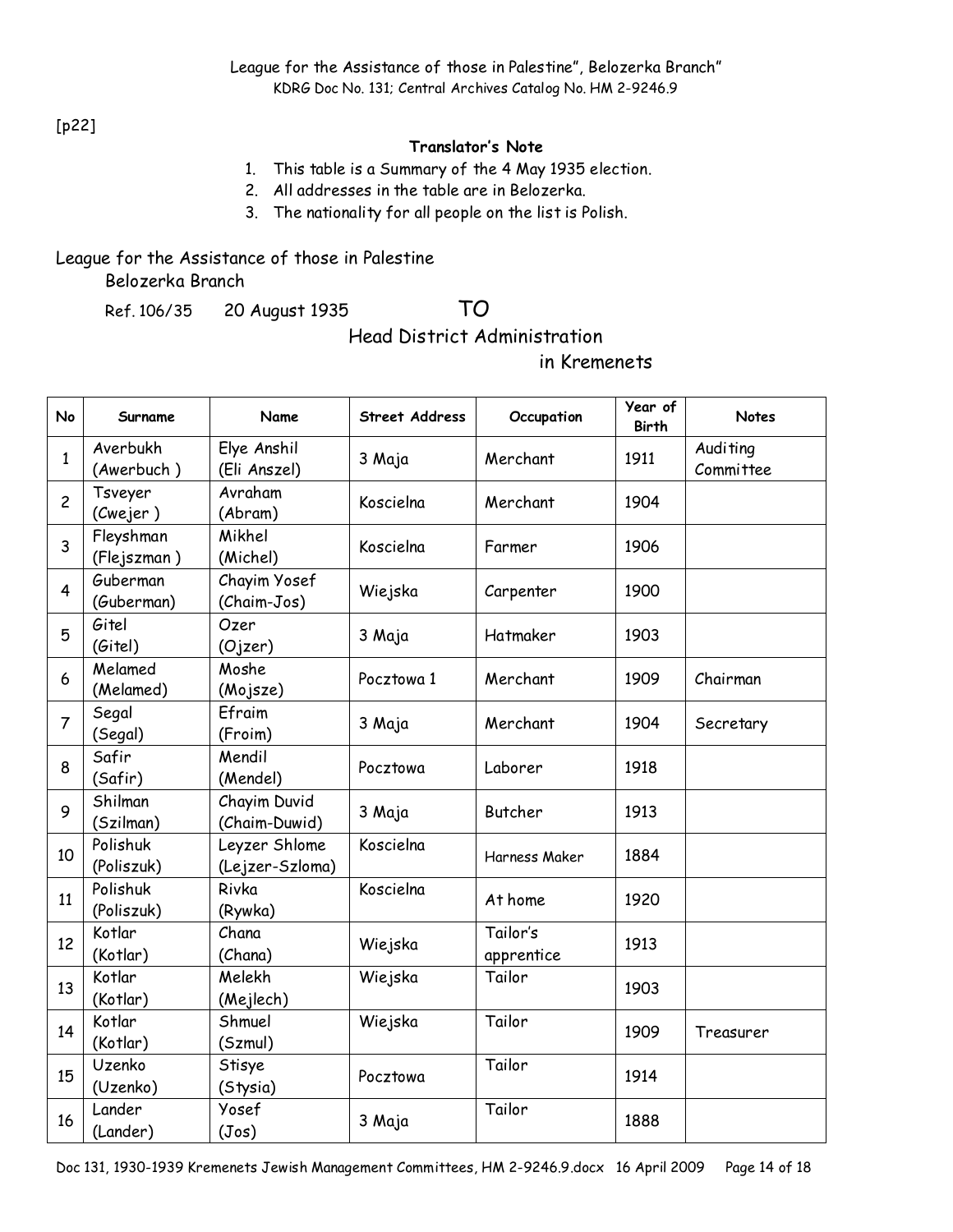# League for the Assistance of those in Palestine", Belozerka Branch"

ÿ KSZEMSKOKIE STANO POUTRYBUR V 3 521 1986 **Links** ÷.

glarosi. Sexretan: Hepa T J.

KDRG Doc No. 131; Central Archives Catalog No. HM 2-9246.9<br>  $\sqrt{6.95 \times 10^{13} \text{ J}^2/\text{m}^2/\text{m}^2/\text{m}^2/\text{m}^2/\text{m}^2/\text{m}^2/\text{m}^2/\text{m}^2/\text{m}^2/\text{m}^2/\text{m}^2/\text{m}^2/\text{m}^2/\text{m}^2/\text{m}^2/\text{m}^2/\text{m}^2/\text{m}^2/\text{m}^2/\text{m$ Preces:

Secretary F. Segal

President Moshe Melamed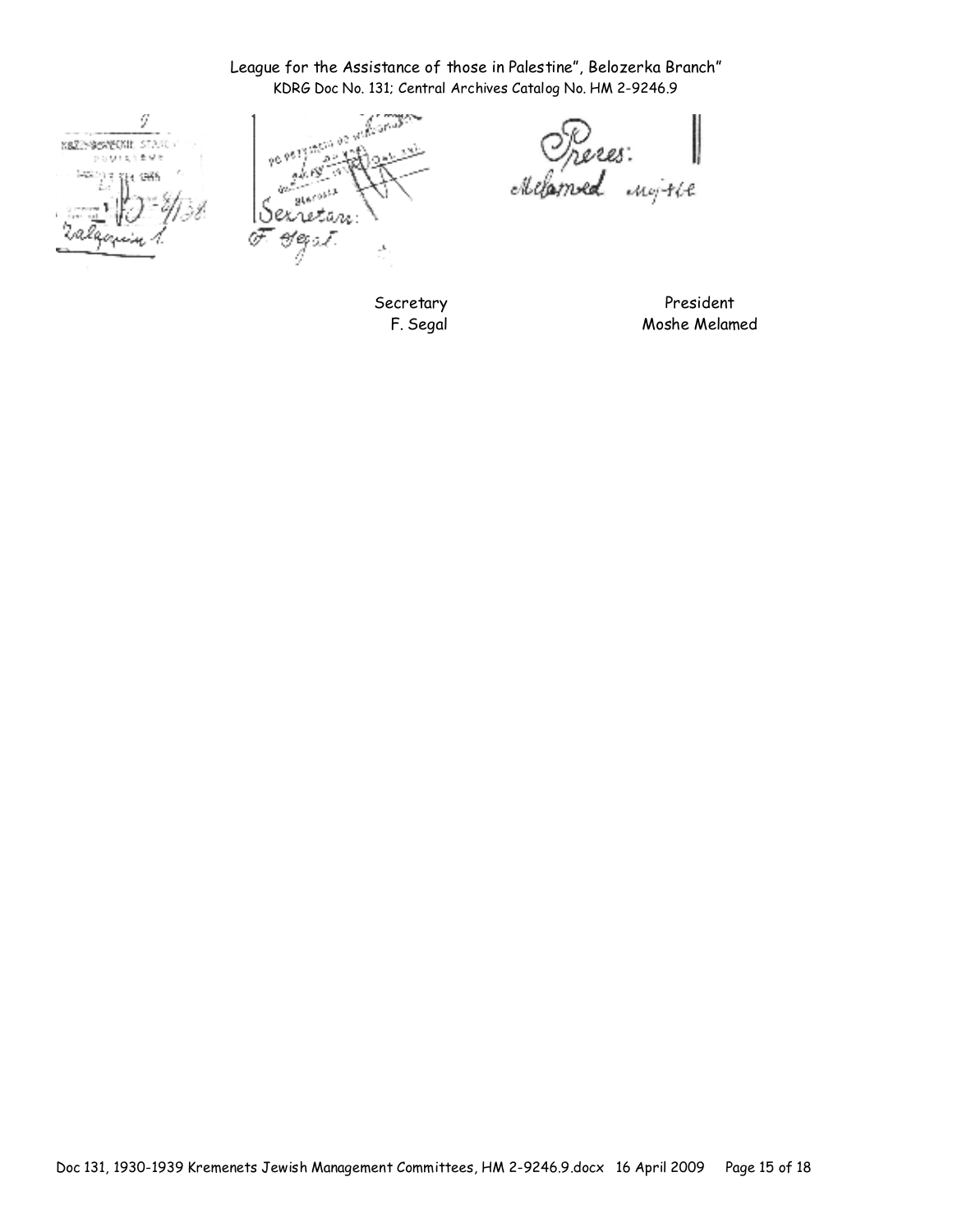#### [p23]

#### **Translator's Notes:**

- 1. All residents of Bialozorka
- 2. Omitted column "Nationality"
- 3. All listed have been identified as Polish citizens
- 4. Addendum 1 shows the names of people removed from the League membership

## TO

## Head District Administration

#### in Kremenets

| No             | Surname                    | Name                      | Street Address <sup>1</sup> | Occupation   | Year of<br><b>Birth</b> | <b>Notes</b>         |
|----------------|----------------------------|---------------------------|-----------------------------|--------------|-------------------------|----------------------|
| 1              | Polishuk<br>(Poliszuk)     | <b>Nachman</b><br>Nachman | Koscielna                   | Laborer      | 1910                    | Deleted on August 15 |
| $\overline{c}$ | Polishuk<br>(Poliszuk)     | Shulim<br>(Szulim)        | Koscielna                   | Laborer      | 1914                    | Deleted on August 15 |
| 3              | Polishuk<br>(Poliszuk)     | Feyga<br>(Fejga)          | Koscielna                   | Laborer      | 1912                    | Deleted on August 15 |
| 4              | Lerner<br>(Lerner)         | Chayim<br>(Chaim)         | Koscielna                   | Merchant     | n/a                     | Unknown birth year   |
| 5              | Rabin<br>(Rabin)           | Shmuel<br>(Szmul)         | Koscielna                   | Photographer | 1898                    | Deleted on August 15 |
| 6              | Shklar<br>(Szklar)         | Shmuel<br>(Szmul)         | Wiejska                     | Shoemaker    | 1906                    | Deleted on August 15 |
| $\overline{7}$ | Shkolerman<br>(Szkolerman) | Bluma<br>(Bluma)          | Wiejska                     | At home      | 1913                    | Deleted on August 15 |
| 8              | Gdanska<br>(Gdanska)       | Chana<br>(Chana)          | Koscielna                   | Merchant     | 1909                    | Deleted on August 15 |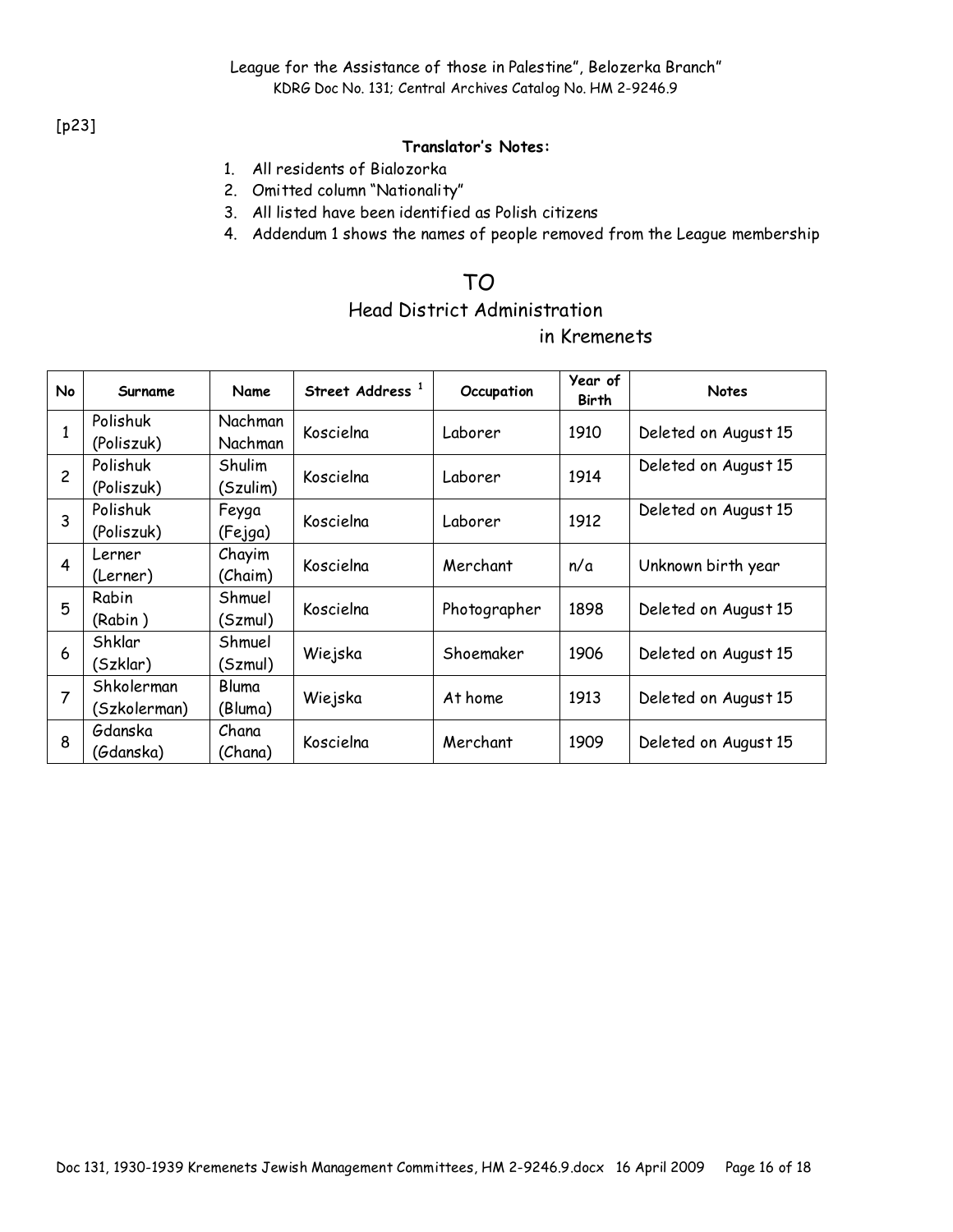# **NAME INDEX**

**NOTE:** When both Polish and Hebrew/Yiddish names are given in the text, the transliteration from the Hebrew name is the main entry in this Index. The transliterated Polish name is in parentheses with a "see" reference to the transliterated Hebrew/Yiddish name. We also have used "see also" references when appropriate. An asterisk following a woman's surname indicates it is her married name.

Averbukh, Elye Anshil (Awerbuch, Ela Anszel), Belozerka, 21-22 Awerbuch, see Averbukh Averbukh, Yechiel (Awerbukh, Jechil), Belozerka, 21 Cwejer, see Tsveyer Fleyshman, Mikhel (Flejszman, Michel), Belozerka, 22 Flejszman, see Fleyshman Gdanska, Chana (Gdanska, Chana), Belozerka, 21, 23 Gdanski, Idel (Gdanski, Jdel), Belozerka, 21 Gdanska, see also Gdanski Gdanski, see also Gdanska Gitel \*, Sore (Gitel \*, Sura), Belozerka, 10 Gitel, Moshe (Gitel, Moszko), Belozerka, Vyshgorodok, 10, 12b, 13 Gitel, Ozer (Gitel, Ojzer), Belozerka, Vyshgorodok, 4, 10, 12a, 12b, 13, 22 Guberman, Chayim Yosef (Guberman, Chaim-Jos), Belozerka, 22 Kanga, Yosef (Kanga, Ios), Belozerka, 12a Kolar, Babtse (Kollar, Babcia), Belozerka, 20 Kolar, Leyb (Kollar, Lejb), Belozerka, 20 Kolar, see also Kotlar Kolar, Shmuel (Kollar, Szmul), Belozerka, 8, 20, 22 Kollar, see Kolar Kotlar, Chana (Kotlar, Chana), Belozerka, 22 Kotlar, Melekh (Kotlar, Mejlech), Belozerka, 22 Kotlar, Leyb (Kotlar, Lejb), Belozerka, 12b, 13, 21 Kotlar, see also Kolar Kotlar, Shmuel (Kotlar, Szmul), Belozerka, 4, 12a, 12b, 13, 21 Lande, Yosef (Lande, Jos), Belozerka, 4 Lander, Yosef (Lander, Jos), Belozerka, 22

Lerner, Chayim (Lerner, Chaim), Belozerka, 23 Melamed, Avraham Yakov (Melamed, Abraham/Abram Jankiel), Belozerka, Vyshgorodok, 20 Melamed, Etil (Melamed, Etla), Belozerka, Vyshgorodok, 20 Melamed, Moshe (Melamed, Mojsze), Belozerka, Vyshgorodok, 20-22 Polishuk \*, Melma (Poliszuk \*, Melma), Belozerka, 17 Polishuk \*, Mine (Poliszuk \*, Mijna), Belozerka, 10 Polishuk, Nachman (Poliszuk, Nachman), Belozerka, 23 Polishuk, Shulim (Poliszuk, Szulim), Belozerka, 23 Polishuk \*, Sirka (Poliszuk, Sirka), Belozerka, 17 Polishuk, Feyga (Poliszuk, Fejga/Feygi), Belozerka, 17-18, 23 Polishuk, Leyzer Shlome (Poliszuk, Lejzer/Luzer/Luzor Szloma), Belozerka, 4, 10, 12a, 17-18, 22 Polishuk, Moshe (Poliszuk, Moszko), Belozerka, 10, 17 Polishuk, Rivka (Poliszuk, Rywka), Belozerka, 22 Poliszuk, see Polishuk Rabin, Shmuel (Rabbin, Szmul), Belozerka, 21, 23 Rozencwajg, see Rozentsvayg Rozentsvayg, B., (Rozencwajg, B.), Belozerka, 18 Safir, Mendil (Safir, Mendel), Belozerka, 22 Segal \*, Sore (Segal \*, Sura), Belozerka, 10 Segal, Efraim (Segal, Froim), Belozerka, 4, 12a, 12b, 13, 18, 21-22 Segal, Mordekhay (Segal, Mordko), Belozerka, 10, 21 Segal, Moshe (Segal, Moszko), Belozerka, 12b, 13